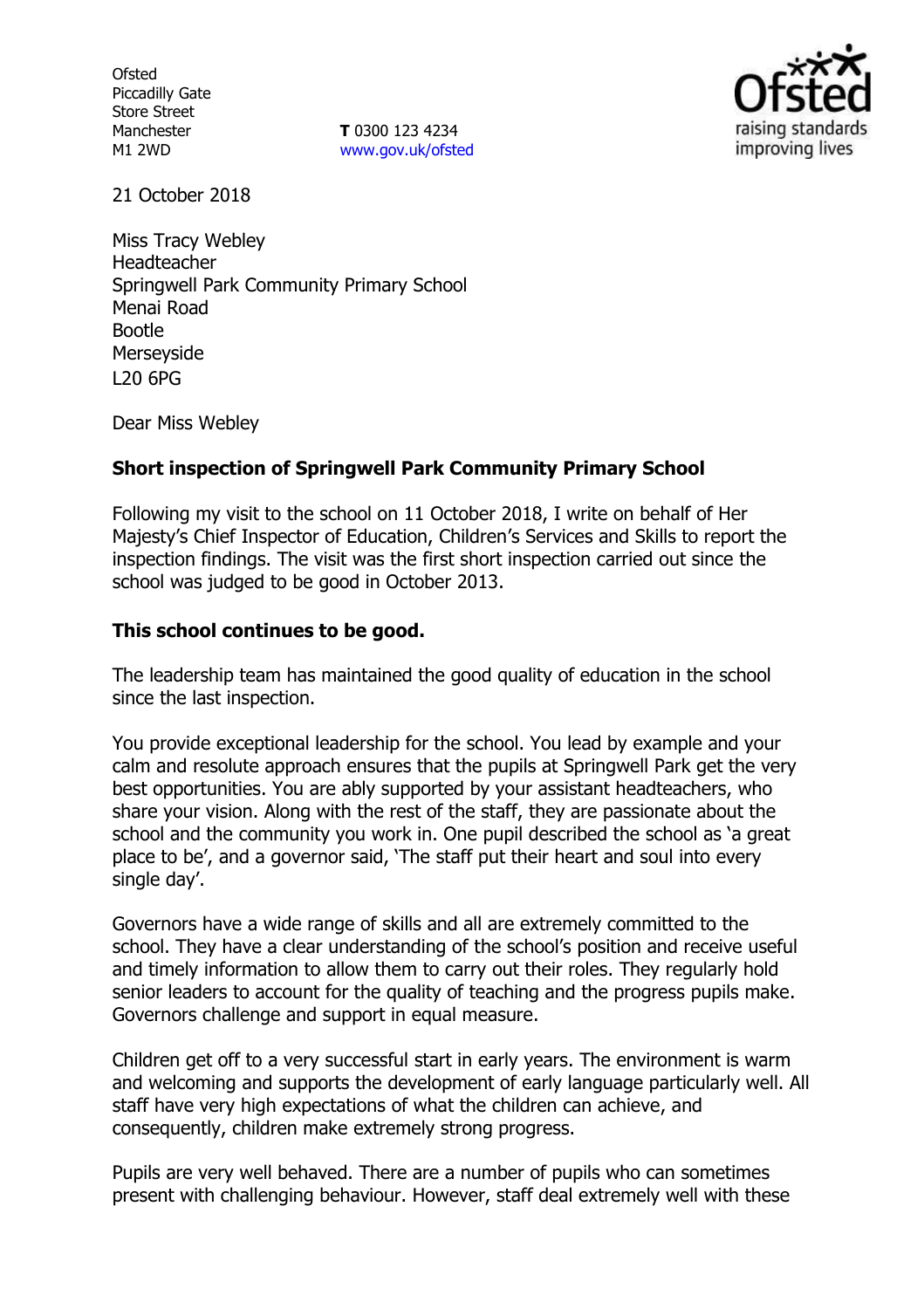

pupils so that learning is not disrupted. Rewards and sanction systems are constantly reviewed to keep them fresh. This means that pupils respond well to them. They particularly like the 'fab 50' reward scheme, which means that some of the best-behaved pupils go on a school trip.

You and your senior team are well aware that attendance has been below the national average and a number of pupils are persistently absent. You work tirelessly to address this issue. You have very robust systems for checking that each pupil attends school as much as possible. A range of rewards for pupils who attend regularly are taking effect. For example, pupils are excited about the prize cabinet and the end-of-year raffle. As a result of the school's diligent work, attendance is improving for the majority of pupils.

When inspectors visited the school in 2013, leaders were asked to improve teaching further and adjust learning in lessons. Teaching is effective across the school and therefore pupils make strong progress in most subjects. You were also asked to accelerate pupils' progress in writing. Pupils are given opportunities to write for a variety of purposes. The drive to improve writing has been successful. The proportion of pupils achieving the expected standard in writing in 2018 was above the national average.

## **Safeguarding is effective.**

Procedures to keep pupils safe are highly effective. The school is meticulous in its duty of care to its pupils. Your robust monitoring and recording systems ensure that the support offered to pupils and their families is exemplary. A range of services are offered to pupils, including support with mental health and well-being. Pupils are particularly appreciative of the work done by your pastoral managers to support them when they have worries or problems. Pupils say that they feel very safe in school.

Staff have an extremely good understanding of the community the school serves and do enormous amounts to mitigate the risks pupils might face. For example, older pupils attended a workshop about gangs.

The safeguarding leaders are very well trained and have a vast amount of knowledge. They ensure that all staff are very aware of how to keep children safe and know what to do if they are worried about a child.

### **Inspection findings**

 At the beginning of the inspection, we agreed some key lines of enquiry. First, we looked at the progress pupils in key stage 1 make in writing. Work in pupils' books shows that pupils are writing at greater length and with a variety of vocabulary, punctuation and sentence structure. As a result of effective teaching and high expectations, pupils are making better progress than in previous years. Current assessment information shows that pupils in Years 1 and 2 are achieving well.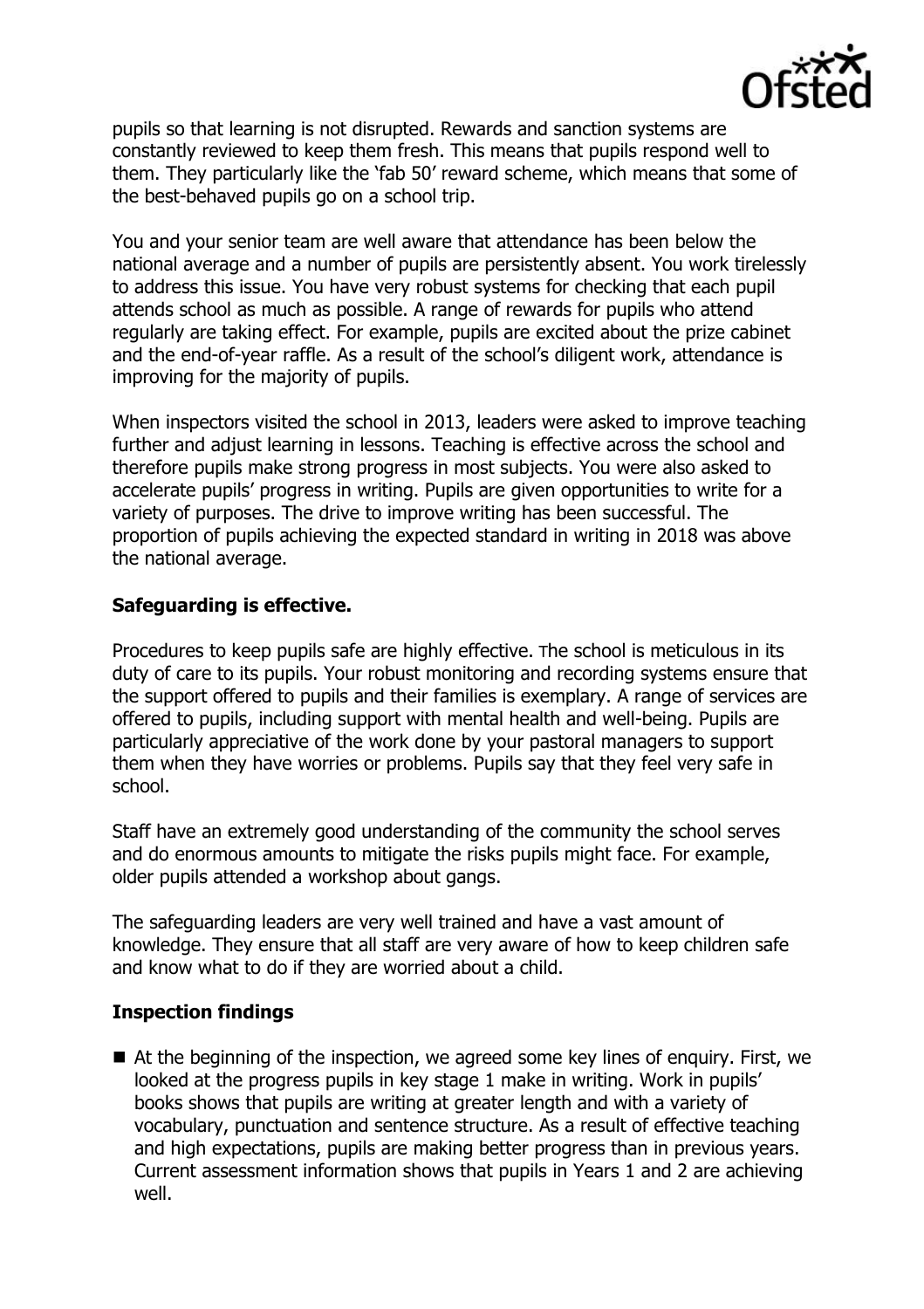

- We then looked at the teaching of reading, particularly in key stage 2. You were rightly disappointed with reading results at the end of Year 6 in 2018. However, you have wasted no time in taking action to improve progress. Teachers now focus more closely and regularly on a range of reading skills. In addition, class novels are carefully selected to engage and challenge the pupils with their reading. Current pupils are making strong progress in reading.
- We looked at the wider curriculum and how well pupils are achieving in a range of subjects. We agreed that there is a varied picture. Music and physical education (PE) are taught very well. All pupils in key stage 2 are given the opportunity to learn an instrument and some perform at a high level. Sports coaches offer pupils the chance to develop a range of skills across the PE curriculum and to take part in inter-school sports on a regular basis. The curriculum is well planned and is designed to draw on pupils' experiences. Topics extend their knowledge far beyond Bootle and Liverpool.
- The enrichment activities that embellish the curriculum are rich and engaging. For example, pupils visit Southport Eco Centre, Coniston and the River Mersey. However, history and geography lessons are less engaging. Work in pupils' books shows that teachers' expectations are not always high enough and consequently, they sometimes miss opportunities to catch pupils' interest and study concepts in depth.

### **Next steps for the school**

Leaders and those responsible for governance should ensure that:

 $\blacksquare$  history and geography are taught in sufficient depth to ignite and sustain pupils' interest.

I am copying this letter to the chair of the governing body, the regional schools commissioner and the director of children's services for Sefton. This letter will be published on the Ofsted website.

Yours sincerely

Emma Jackson **Ofsted Inspector**

#### **Information about the inspection**

During the inspection, I met with you and your assistant headteachers. I also met with members of the governing body and I spoke to a representative from the local authority. I talked with pupils in a meeting and in class.

I took account of 26 responses to the online questionnaires for parents and carers, Parent View, and 38 responses to the pupil survey and 22 responses to the staff